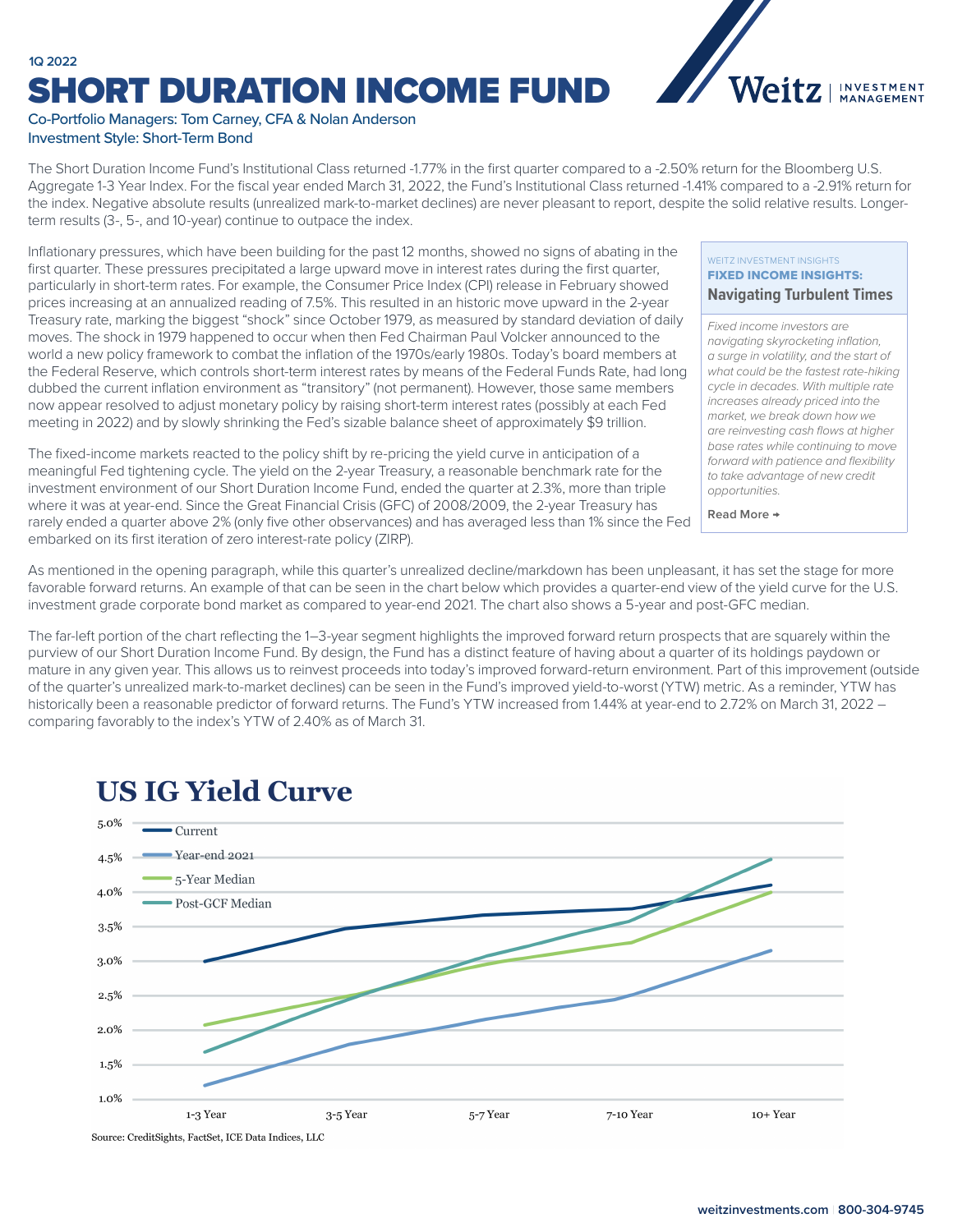# **1Q 2022** SHORT DURATION INCOME FUND



### **Portfolio Positioning**

The table below shows the change in allocation to various sectors, from the prior quarter and from the prior year. This summary provides a view over time of how we have allocated capital. Since our goal is to invest in sectors that we believe offer the best risk-adjusted returns, our allocations may change significantly over time.

| <b>SECTOR ALLOCATION (% of Net Assets)</b>          |            |            |                               |            |                          |  |  |  |  |  |  |
|-----------------------------------------------------|------------|------------|-------------------------------|------------|--------------------------|--|--|--|--|--|--|
|                                                     | 03/31/2022 | 12/31/2021 | <b>Otr Over Otr</b><br>Change | 03/31/2021 | <b>Yr Over Yr Change</b> |  |  |  |  |  |  |
| <b>Corporate Bonds</b>                              | 12.6       | 15.4       | $-2.8$                        | 16.1       | $-3.5$                   |  |  |  |  |  |  |
| <b>Corporate Convertible Bonds</b>                  | 2.5        | 2.6        | $-0.1$                        | 2.8        | $-0.3$                   |  |  |  |  |  |  |
| <b>Asset-Backed Securities (ABS)</b>                | 32.8       | 33.1       | $-0.3$                        | 34.9       | $-2.1$                   |  |  |  |  |  |  |
| Corporate Collateralized Loan Obligations (CLO)*    | 11.4       | 11.7       | $-0.3$                        | 7.0        | 4.4                      |  |  |  |  |  |  |
| <b>Commercial Mortgage-Backed Securities (CMBS)</b> | 12.5       | 11.4       | 1.1                           | 7.7        | 4.8                      |  |  |  |  |  |  |
| Agency Mortgage-Backed (MBS)                        | 5.2        | 6.1        | $-0.9$                        | 10.3       | $-5.1$                   |  |  |  |  |  |  |
| Non-Agency Mortgage-Backed (RMBS)                   | 7.3        | 7.2        | 0.1                           | 6.7        | 0.6                      |  |  |  |  |  |  |
| <b>Taxable Municipal Bonds</b>                      | 0.0        | 0.0        | 0.0                           | 0.1        | $-0.1$                   |  |  |  |  |  |  |
| U.S. Treasury                                       | 23.2       | 20.4       | 2.8                           | 17.6       | 5.6                      |  |  |  |  |  |  |
| <b>Common Stocks</b>                                | 0.0        | 0.0        | 0.0                           | 0.6        | $-0.6$                   |  |  |  |  |  |  |
| Cash & Equivalents                                  | 3.9        | 3.8        | 0.1                           | 3.2        | 0.7                      |  |  |  |  |  |  |
| Total                                               | 100.0      | 100.0      |                               | 100.0      |                          |  |  |  |  |  |  |
| High Yield**                                        | 4.8        | 5.2        | $-0.4$                        | 6.3        | $-1.5$                   |  |  |  |  |  |  |
|                                                     |            |            |                               |            |                          |  |  |  |  |  |  |
| Average effective duration (years)                  | 1.6        | 1.6        | 0.0                           | 1.3        | 0.3                      |  |  |  |  |  |  |
| Average effective maturity (years)                  | 3.1        | 2.8        | 0.3                           | 2.2        | 0.9                      |  |  |  |  |  |  |

\*Corporate CLOs are included in the ABS segment in the Fund's schedule of investments but are additionally called out separately for the purposes of the discussion. \*\*High-Yield exposure (as of 03/31/2022) consists of investments in the Corporate, Corporate Convertible, ABS and CMBS sectors. Totals may be greater or less than 100% due to rounding.

Investment activity remained strong in the first quarter as we sourced approximately \$120 million of new investments for the Fund. This helped offset the typical (and by-design) feature of monthly/quarterly paydowns and maturities of securities (approximately \$80 million in the first quarter). As mentioned, about a quarter of the Fund's holdings paydown or mature in any given year allowing us to frequently reinvest investor capital into areas of the fixed-income market that we believe provide the best current relative value opportunities. While this continuous reinvestment has been an occasional headwind as rates have fallen to near-historic lows in recent years, we believe it will provide return upside when interest rates, particularly short-term rates, move higher as has been the case so far in 2022.

Noteworthy additions included:

- **Asset-backed securities (ABS)** issued by Westlake, Santander Drive, and First Investors backed by automobile receivables. Like most of our other ABS investments, these first-quarter investments are short average-life (less than 1.5 years), senior-most (first to be repaid and last to receive any possible future loss) securities from recent securitizations, or (like Santander) highly seasoned investments where underlying credit performance has been strong and credit enhancement has materially improved. We had refrained from investing in most auto ABS in 2021 as we believed both base rates and credit spreads were too low to participate. Those decisions proved out in the first quarter of 2022 as nominal returns improved materially from rising base rates and credit spreads. We also participated in the senior-most securities of unsecured consumer loans issued by Freedom Financial Network and Marlette Funding.
- **Middle-market collateralized loan obligations (CLOs)** issued by Ivy Hill.
- **Commercial real estate CLOs (CRE CLOs)** issued by Starwood Property Trust, Loancore Capital, and KKR Real Estate Finance.

In terms of overall portfolio metrics, from December 31, 2021, to March 31, 2022, average effective maturity increased from 2.8 to 3.1 years, and average effective duration stayed steady at 1.6 years. These measures provide a guide to the Fund's interest rate sensitivity. A higher average effective maturity and longer average effective duration increase the Fund's price sensitivity to changes in interest rates (either up or down). Another portfolio attribute to re-highlight is the Fund's investments in floating-rate securities (mainly middle-market CLOs and CRE CLOs). As of March 31, 2022, more than 23% of Fund assets are represented by floating-rate securities. We don't invest based on any wager that the Fed will raise short-term interest rates – as each investment is vetted based on its individual merits (relative risk/reward) and the expected future nominal return contributions each can make to the Fund. However, we believe the Fund's exposure to floating rate investments will provide coupon income upside now that the Fed has decided to move away from its zero interest-rate policy (ZIRP) and has begun to raise (potentially meaningfully) short-term interest rates.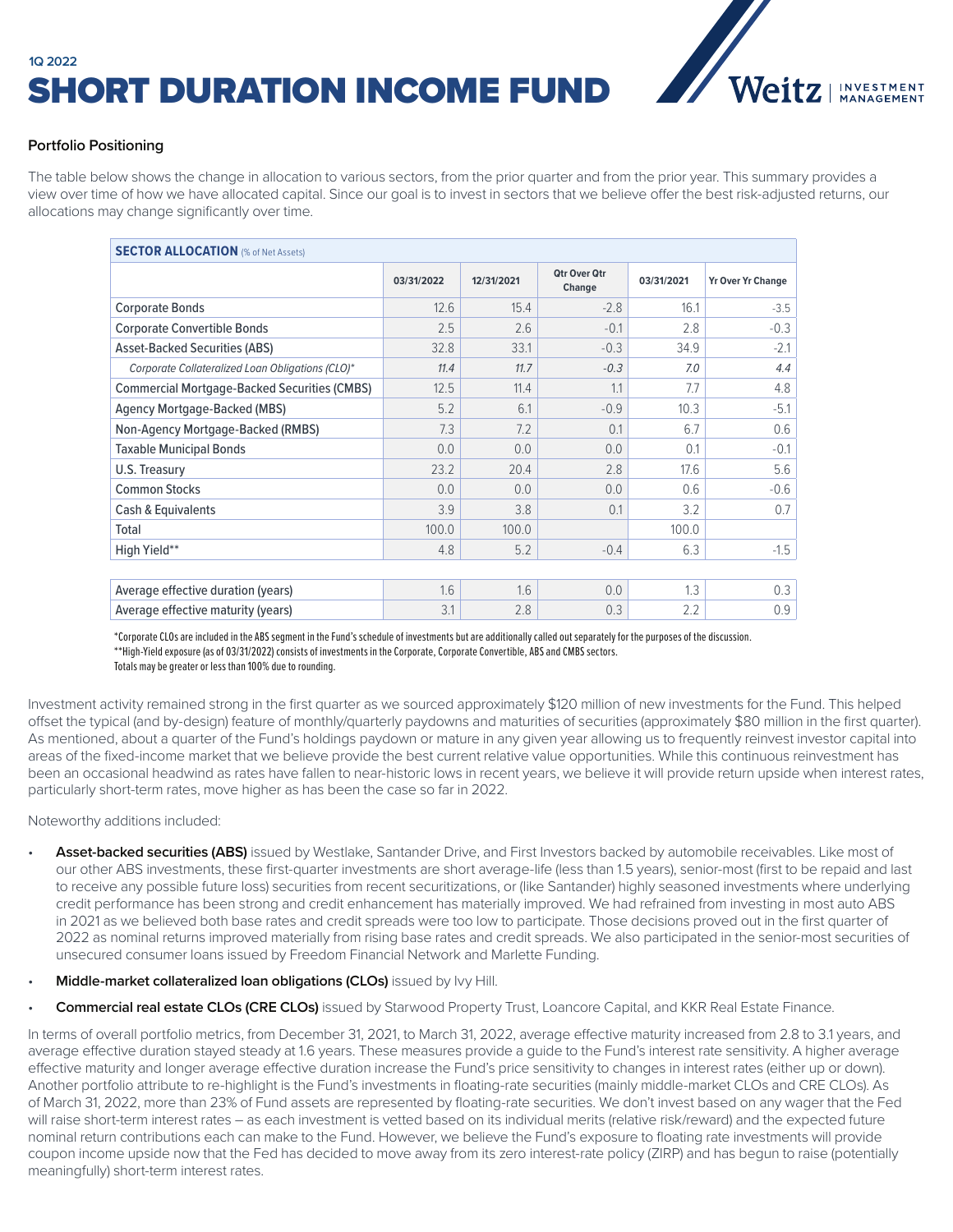

#### **Top Quarterly Detractors**

• Nearly every segment detracted from results in the first quarter; short-term interest rates were the epicenter of repricing (higher) as investors grappled with the implications of the Federal Reserve's response to inflationary pressures in the economy. U.S. Treasury; agency and nonagency residential mortgage-backed securities (RMBS); and a broad segment of asset-backed securities (ABS) were the main detractors from Fund performance in the quarter.

#### **Top Quarterly Contributors**

• Contributors in the quarter, while modest, were concentrated in the Fund's floating rate segments (middle market and commercial real estate collateralized loan obligations). We would expect this segment (as mentioned) to provide income upside as the underlying floating rate loans are reset (typically quarterly) higher due to the Fed's likely actions to continue raising short-term interest rates.

#### **Fiscal Year Results**

Fiscal year results were negatively impacted by the Fund's U.S. Treasury; agency and non-agency residential mortgage-backed securities (RMBS); asset-backed securities (ABS); and select corporate bond investments (e.g., FS KKR and Ares Capital). Noteworthy positive contributors included the Fund's floating rate segments (middle market and commercial real estate collateralized loan obligations) and select corporate bond investments (e.g., Redwood Trust, EPR Properties, Starwood Property Trust, and iStar Inc.).

#### **Fund Strategy**

Our approach consists primarily of investing in a diversified portfolio of high-quality bonds while maintaining an overall portfolio average effective duration of 1.0 to 3.5 years. We may invest up to 15% in fixed-income securities that are not considered investment-grade (such as high-yield and convertible bonds as well as preferred and convertible preferred stock), and we do so when we perceive the risk/reward characteristics to be favorable.

We do not, and will not, try to mimic any index as we construct our portfolio. We believe our flexible mandate is a differentiator that allows us to navigate any environment – particularly today's environment of challenging returns. We utilize a bottom-up, research-driven approach and select portfolio assets one security at a time based on our view of opportunities in the marketplace. Our fixed income research is not dependent on, but often benefits from, the due diligence efforts our equity teammates conduct on companies and industries.

Overall, we strive to be adequately compensated for the risks assumed while seeking to maximize investment (or reinvestment) income and avoid making interest-rate bets, particularly ones that depend on interest rates going down.

Maintaining a diversified portfolio and liquidity reserves is a key element of our risk management approach. We believe this approach has served clients well, particularly in extreme market environments like the pandemic brought upon us last March.

Our goals remain the same. Namely (a) preserve capital, (b) maintain a strong liquidity position, (c) understand evolving risks and opportunities, (d) conduct consistent/thorough credit surveillance, and (e) selectively take advantage of favorable risk/reward opportunities. We remain ready to take advantage of any further valuation disparities that may develop and hope to continue to earn your trust.

#### **Average Annual Total Returns (%)**

| AS OF 03/31/2022                                   |         |         |      |      |              |                         |                       |             |               |  |  |  |
|----------------------------------------------------|---------|---------|------|------|--------------|-------------------------|-----------------------|-------------|---------------|--|--|--|
|                                                    | YTD.    | $1YR_1$ | 3 YR | 5 YR | <b>10 YR</b> | Since Fund<br>Inception | <b>Inception Date</b> | Net Expense | Gross Expense |  |  |  |
| Short Duration Income Fund - Investor (WSHNX)      | $-1.77$ | $-1.46$ | 1.65 | 1.66 | 1.65         | 4.68                    | 08/01/2011            | 0.55%       | 0.88%         |  |  |  |
| Short Duration Income Fund - Institutional (WEFIX) | $-1.77$ | $-1.41$ | 1.73 | 1.80 | 1.83         | 4.74                    | 12/23/1988*           | 0.48%       | 0.62%         |  |  |  |
| Bloomberg 1-3 Year U.S. Aggregate                  | $-2.50$ | $-2.91$ | 0.92 | 1.21 | 1.08         | N/A                     | N/A                   |             |               |  |  |  |

\*Denotes the Fund's inception date and the date from which Since Inception performance is calculated.

This material must be preceded or accompanied by a **[prospectus or summary prospectus](https://weitzinvestments.com/resources/product-literature/default.fs)**.

The opinions expressed are those of Weitz Investment Management and are not meant as investment advice or to predict or project the future performance of any investment product. The opinions are current through 04/21/2022, are subject to change at any time based on market and other current conditions, and no forecasts can be guaranteed. This commentary is being provided as a general source of information and is not intended as a recommendation to purchase, sell, or hold any specific security or to engage in any investment strategy. Investment decisions should always be made based on an investor's specific objectives, financial needs, risk tolerance and time horizon.

**Data quoted is past performance and current performance may be lower or higher. Past performance is no guarantee of future results. Investment return and**  principal value of an investment will fluctuate, and shares, when redeemed, may be worth more or less than their original cost. Please visit [weitzinvestments.com](https://weitzinvestments.com/funds/performance.fs) **for the most recent month-end performance.**